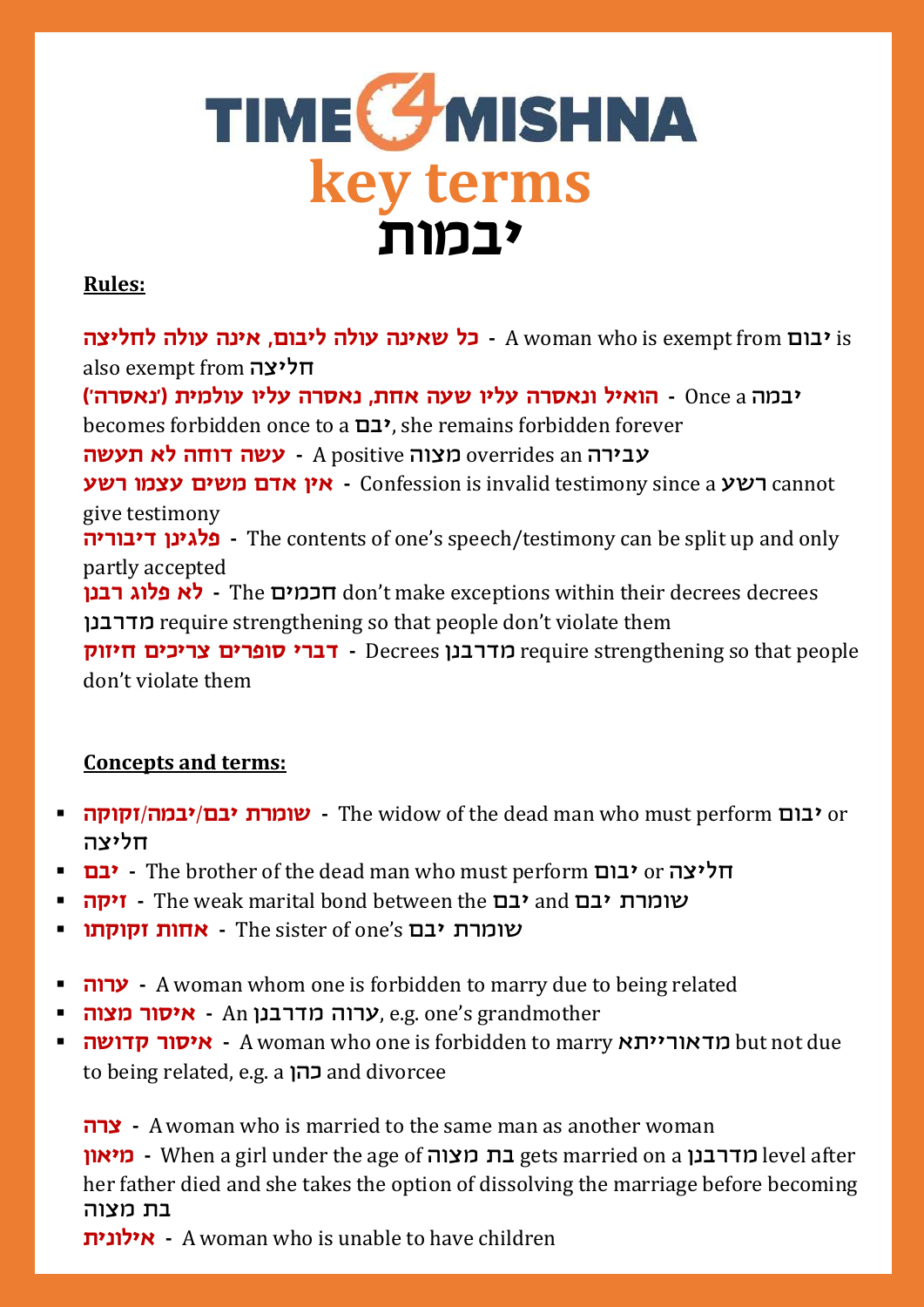### **TIME GMISHNA key terms יבמות**

**צרה -** A woman who is married to the same man as another woman **מיאון -** When a girl under the age of מצוה בת gets married on a מדרבנן level after her father died and she takes the option of dissolving the marriage before becoming בת מצוה

**אילונית -** A woman who is unable to have children

**יבם** acquiring a woman) with money or a document which a **יבם** must do מדרבנן before יבום

**ממזר -** One who is born from illegal relations

**תלוי אשם קרבן -** The קרבן which must be offered when there is a doubt whether one is liable to a חטאת קרבן

- **מלוג נכסי -** Property which belongs to a woman from which her husband may benefit
- **ברזל צאן נכסי -** Property which a woman brings into a marriage and is considered the property of her husband

**כתבה -** The document written at the time of marriage entitling the woman to an amount of money upon being divorced or widowed **פסולה ביאה -** יבום which is forbidden so doesn't work **בוגרת -** A woman who is over the age of 12½ and has fully matured **בתולה -** A woman who has never had relations with another man **עץ מכת -** A woman who lost her features of being a בתולה due to an injury **זר -** Non-כהן, who is forbidden to eat תרומה **זונה -** A woman who has had illegal relations so is forbidden to marry a כהן or eat תרומה

- **חמה סריס -** A man who was born without the ability to have children
- **אדם סריס -** A man who lost the ability to have children during his life, e.g. פצוע דכא) one whose male organ has been crushed) or שפכה כרות) one whose tip of his male organ has been totally cut off)
- **טמטום -** One who has neither male nor female signs due to them being covered by skin
- **אנדרוגינוס -** One who has both male and female signs